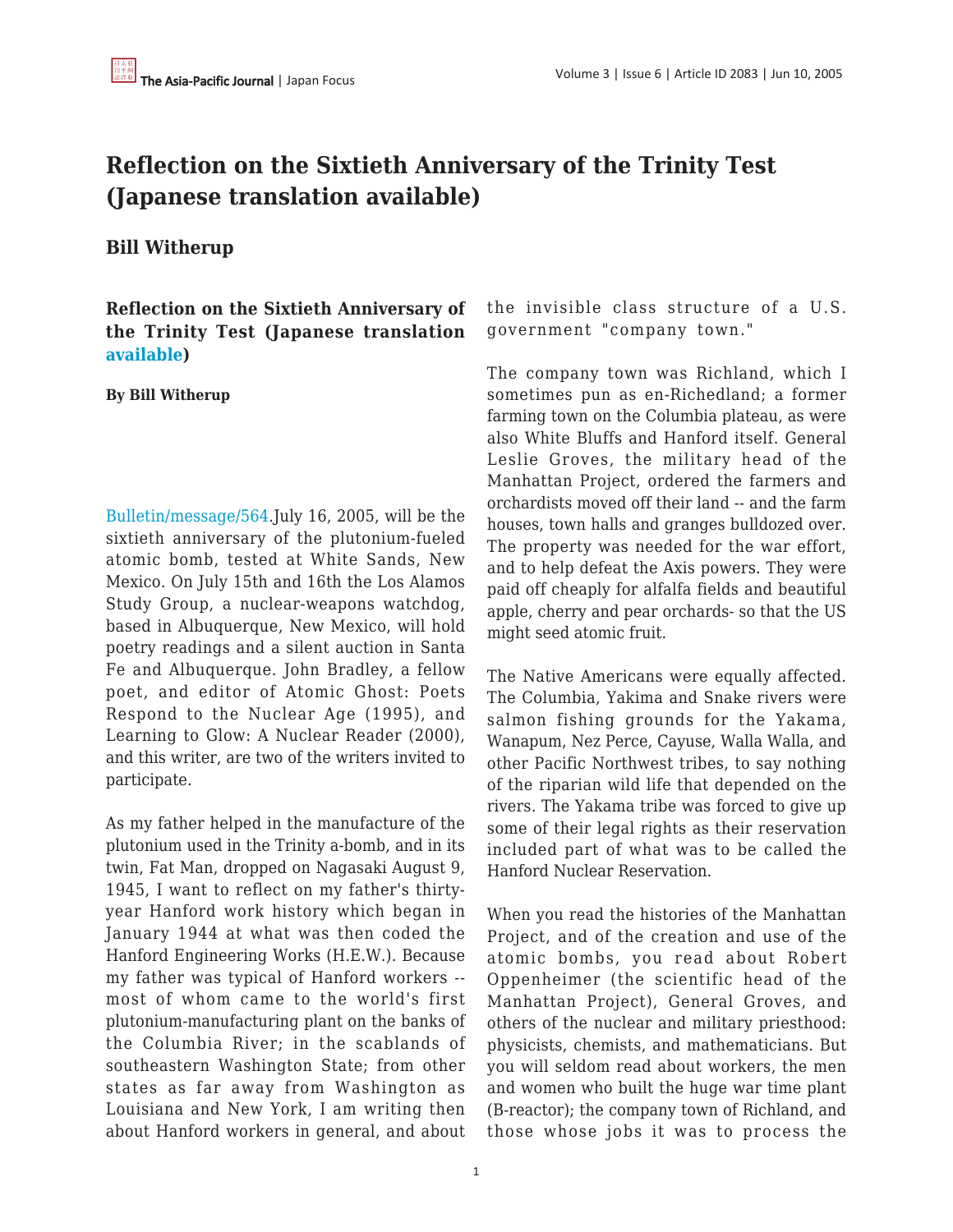plutonium from yellow cake uranium (sent to Hanford from Oak Ridge, Tennessee, another company town) into plutonium pucks after Breactor had been completed.

Richland, Washington, was as much a "company town" as any coal mining town owned by Peabody Coal. But instead of Pinkerton thugs watching over the town, Groves put military intelligence to work, making sure there were no communists, socialists or unpatriotic types working at the nuclear plant or in the businesses that served the community. (I wrote about ur-Homeland Security in "Mother Witherup's Top Secret Cherry Pie" in my 1990 book Men at Work). Also General Grove saw to it that the workers, and businesses in Richland, were all white folks. The African Americans who worked on construction helping to build the plant and the other reactors that went on line during the Korean War, had to live down river in Pasco, Washington, in often substandard housing. There were no Hispanics or Native Americans working at Hanford, -- and there were only one or two Hispanics and/or Native Americans in my graduating class of 1953.

The young and mostly white work force at Hanford was not by accident. Groves made certain that no workers at Hanford, Oakridge or Los Alamos -- the nuclear Holy See of the Manhattan Project -- transferred from one community to another. This, in Groves' mind, insured the security of the project. The top scientists, however, the elite of the nuclear priesthood, were able to travel from Metlab in Chicago to Oak Ridge, or to Los Alamos, or to Hanford to tune up and tinker with the fissioning and manufacturing processes with security clearances

My father, Mervyn Clyde Witherup, came to Hanford from Kansas City, Missouri, January or February of 1944. He had been working in Quality Control, checking the annealing on cartridges, at the Remington munitions plant in Kansas City. Remington was then a subsidiary of Dupont, which had contracted to build and run the very first nuclear reactor built in the United States. There were announcements at dad's work place that there was an opportunity for higher wages were one to "Go West, young man." My father decided to make the move, and the rest of the family joined him in June 1944: my mother, me, sister Sandra, and Mervyn Jr., ages 9, 3 and 1 respectively. The youngest sibling, Constance, was born in Richland in 1945.

Father was typical also of having worked for a Dupont company. Many of the other workers recruited for H.E.W. had come from Dupont plants across the country. Dad was 4-F because of a bad shoulder from an auto accident in Kansas City -- and he always felt somewhat guilty about not being in the war, though he balanced this, as did many of the other workers, and their families, with the satisfaction that he was doing important, wartime work. Few of the workers knew what they were making at Hanford, until the actual dropping of Little Boy on Hiroshima, and Fat Man on Nagasaki. Then, and throughout the Cold War, and to this day, workers and the majority of the families believed that the atomic bombs helped win the war in the Pacific, and that their use against civilian populations was justified.

General Groves saw to it that the table cracks were filled, and the table varnished over; that is, he saw to it that newspapers in Washington, Oregon and Idaho did no investigative reporting on what was going on at H.E.W. Nothing but company propaganda got through into the community. One never heard from school lectern or church pulpit any criticism of Hanford. As everyone was white, or European American, we were not aware of class or racial differences either, except when our sports teams played the mostly black Pasco Bulldogs!

The children of physicists, doctors, chemists,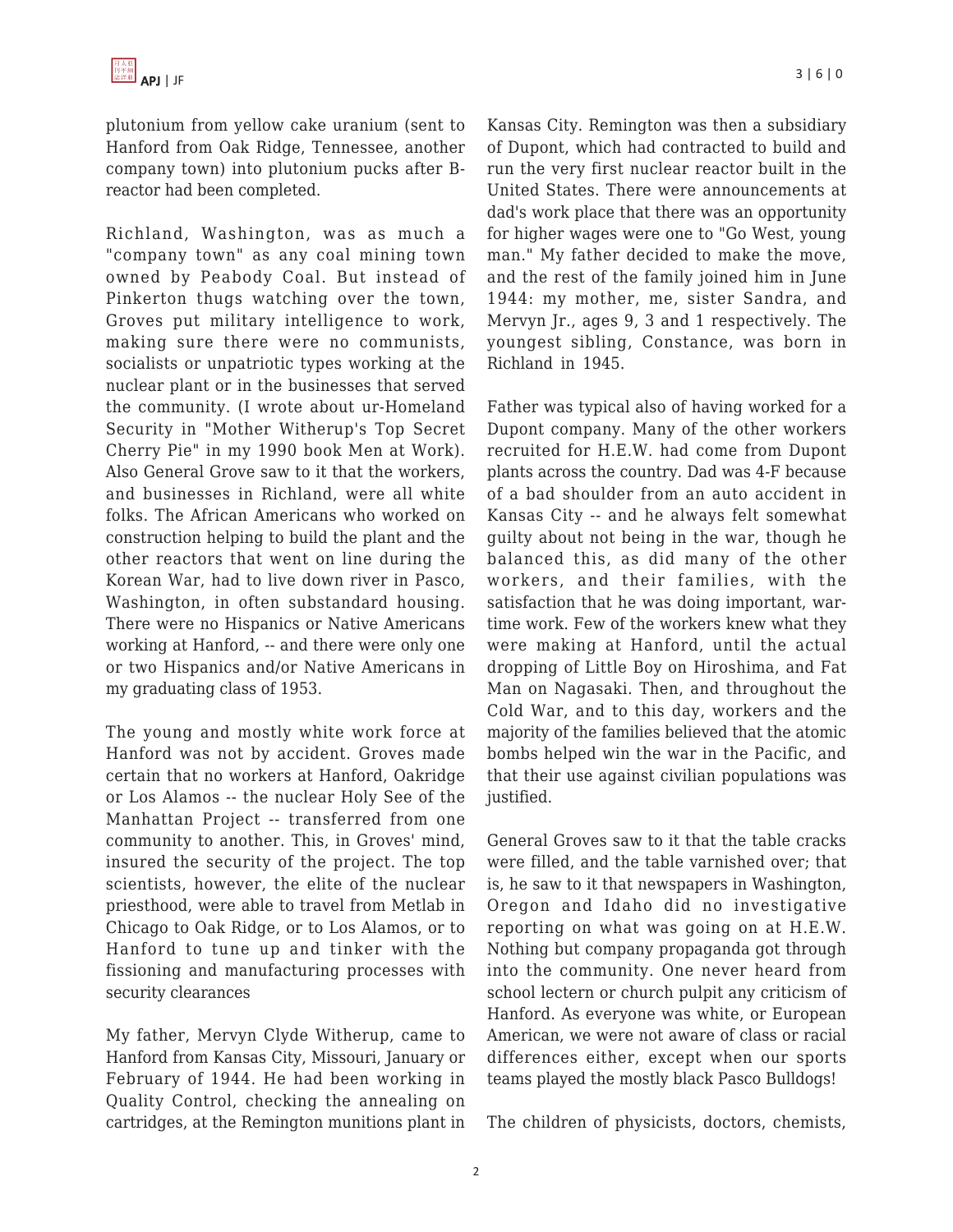engineers and workers wore pretty much the same style of clothes to school: shirts, slacks and shoes ordered from Montgomery Ward or Sears and Roebuck in Seattle. And although the better paid scientists lived in single unit government housing, while the rest of us lived in prefabs or duplexes, the gray and brown shingle sameness of government housing erased class differences. Because of government secrecy -- neither scientists or workers were to talk about their jobs with their families, or they and their family would be on the next train, or moving van.

My father's first job -- he later told me -- was to help log in the graphite blocks that were used in B-reactor. Then he was, for awhile, a Time Keeper; then trained as an Operating Engineer in the process that separated the plutonium from the slurry after the uranium was fissioned. The separation process was done in a huge two-block long facility called a "Queen Mary," and this was one of the more toxic work stations in the process. Also, most workers had to pull shift work: Days, Swings, and Graveyards. Such shift work, which made for disrupted sleep rhythms, along with the toxic work environment, may have weakened resistance to cancers and illnesses of the immune-deficiency system.

Dad had his 35th birthday on July 14, 1944, two days before the Trinity Test. I doubt he, or any of the other workers, even knew of the Trinity Test, though they had helped manufacture the plutonium, softball-sized core used in the Trinity a-bomb. Though Little Boy, a uranium bomb, of a gun-fired type, was used first, and Hiroshima thereby became the icon for the atomic age, it was the Trinity Test, an implosive device with a plutonium core wrapped in explosive lenses, which began the nuclear age, and was the template, after Nagasaki, for the nuclear warheads that followed.



## Trinity Test Site

Until my father's death from prostate cancer in 1988 -- an illness due to thirty years of labor at Hanford, he held to the belief that his work had been patriotic and meaningful. He always claimed that Hanford had a history of being a safe workplace; that the various contractors, Dupont, GE, United Nuclear, etc, had the workers' health in mind. Meanwhile, workers, family members, farmers downwind from Hanford, and salmon-eating Native Americans continued to die from all kinds of cancer. Though the high school in Richland, from which I graduated in 1953, has fissioned into two high schools, the older and larger of the two, Richland High, still has calls their sports teams Richland Bombers; and there are atomic bomb logos on the green and gold letter sweaters, and mushroom cloud at the center blooming from the letter "R" in the center of the gymnasium floor.